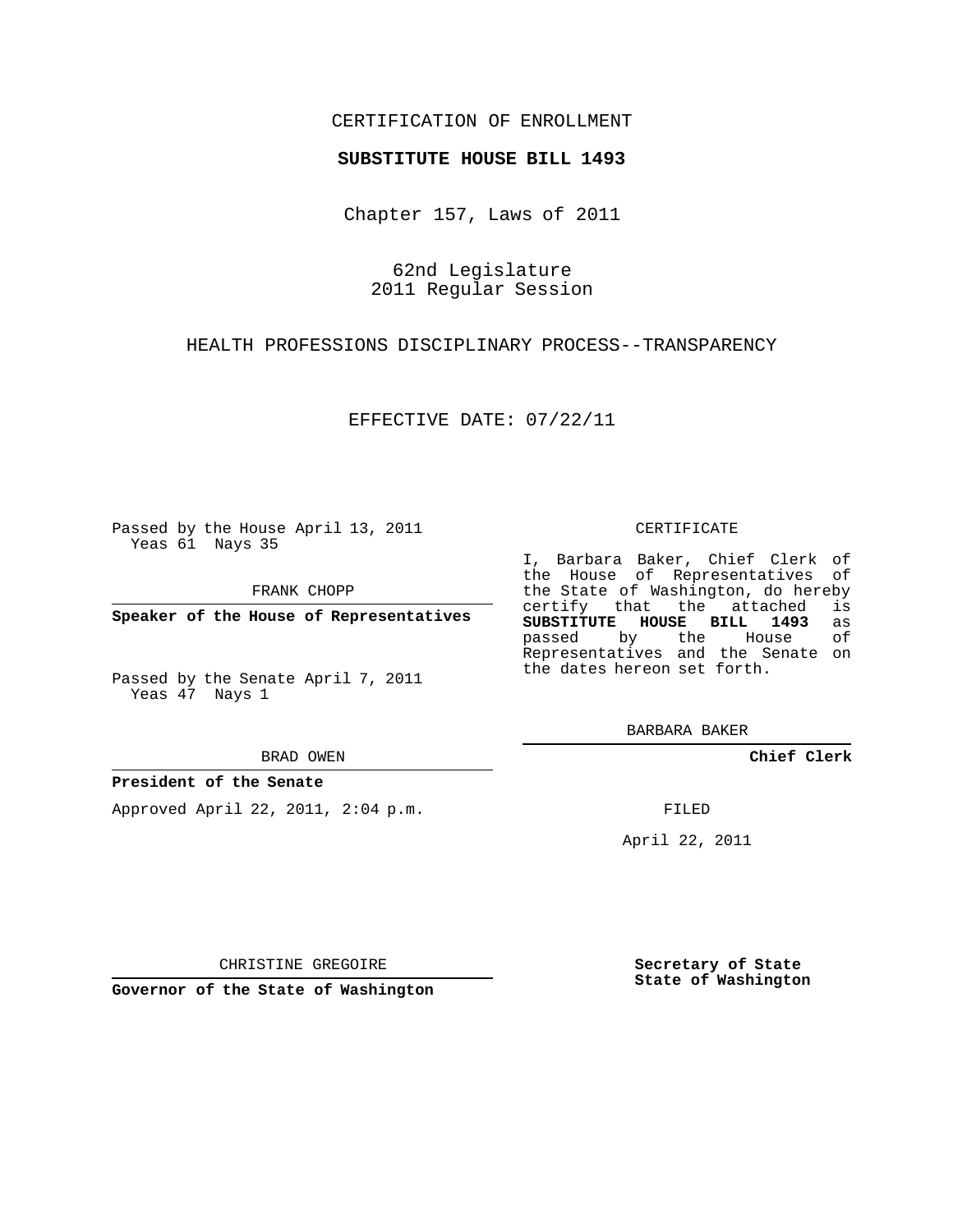# **SUBSTITUTE HOUSE BILL 1493** \_\_\_\_\_\_\_\_\_\_\_\_\_\_\_\_\_\_\_\_\_\_\_\_\_\_\_\_\_\_\_\_\_\_\_\_\_\_\_\_\_\_\_\_\_

\_\_\_\_\_\_\_\_\_\_\_\_\_\_\_\_\_\_\_\_\_\_\_\_\_\_\_\_\_\_\_\_\_\_\_\_\_\_\_\_\_\_\_\_\_

## AS AMENDED BY THE SENATE

Passed Legislature - 2011 Regular Session

# **State of Washington 62nd Legislature 2011 Regular Session**

**By** House Health Care & Wellness (originally sponsored by Bailey, Kagi, Clibborn, Ryu, Jinkins, Hinkle, Moeller, Van De Wege, Roberts, Stanford, and Kenney)

READ FIRST TIME 02/16/11.

 AN ACT Relating to providing greater transparency to the health professions disciplinary process; and adding a new section to chapter 18.130 RCW.

BE IT ENACTED BY THE LEGISLATURE OF THE STATE OF WASHINGTON:

 NEW SECTION. **Sec. 1.** A new section is added to chapter 18.130 RCW to read as follows:

 (1) A disciplining authority shall provide a person or entity making a complaint or report under RCW 18.130.080 with a reasonable opportunity to supplement or amend the contents of the complaint or report. The license holder must be provided an opportunity to respond to any supplemental or amended complaint or report. The disciplining authority shall promptly respond to inquiries made by the license holder or the person or entity making a complaint or report regarding the status of the complaint or report.

 (2)(a) Pursuant to chapter 42.56 RCW, following completion of an investigation or closure of a report or complaint, the disciplining authority shall, upon request, provide the license holder or the person or entity making the complaint or report with a copy of the file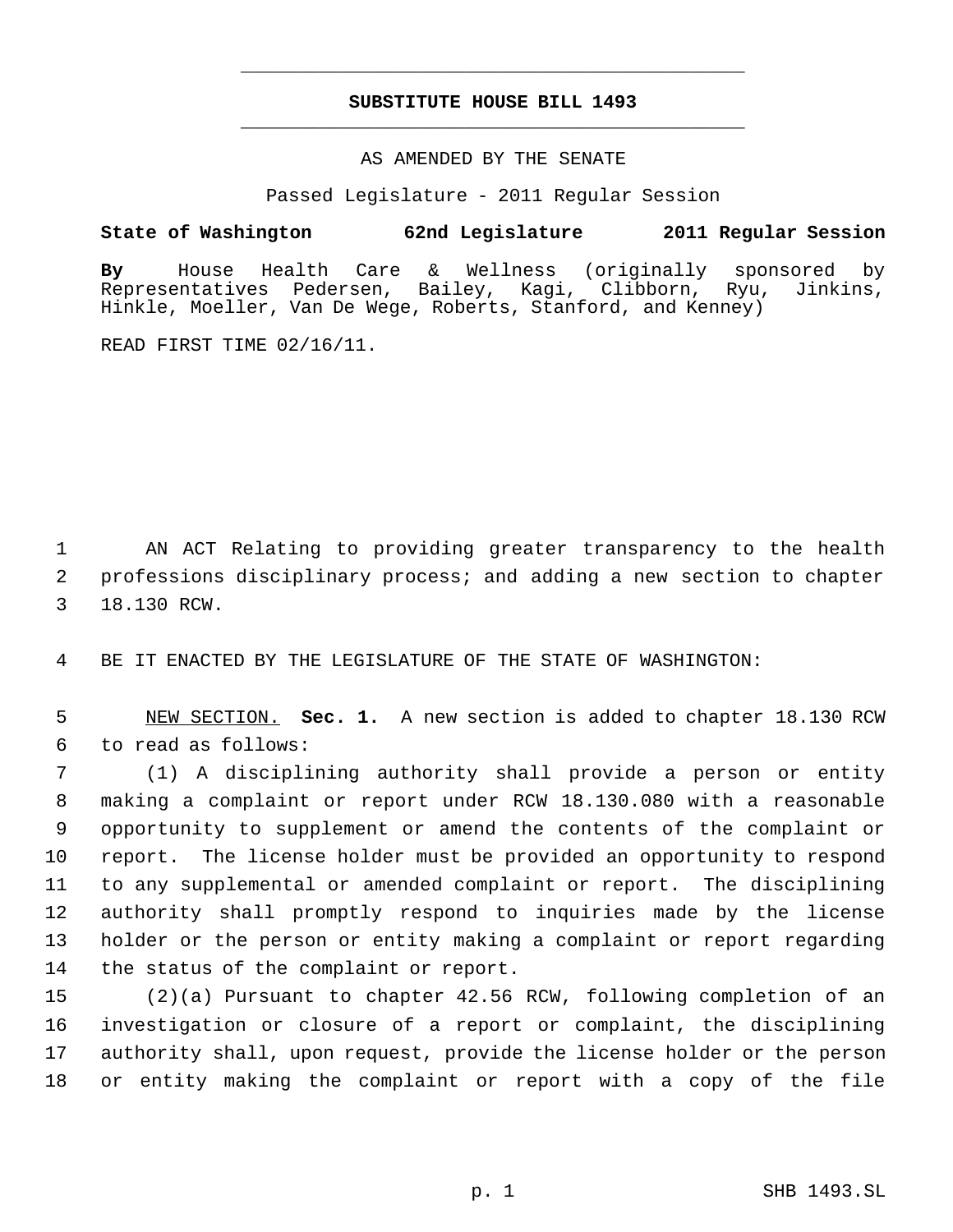relating to the complaint or report, including, but not limited to, any response submitted by the license holder under RCW 18.130.095(1).

 (b) The disciplining authority may not disclose documents in the file that:

 (i) Contain confidential or privileged information regarding a patient other than the person making the complaint or report; or

 (ii) Contain information exempt from public inspection and copying under chapter 42.56 RCW.

 (c) The exemptions in (b) of this subsection are inapplicable to the extent that the relevant information can be deleted from the documents in question.

 (d) The disciplining authority may impose a reasonable charge for copying the file consistent with the charges allowed for copying public records under RCW 42.56.120.

 (3)(a) Prior to any final decision on any disciplinary proceeding before a disciplining authority, the disciplining authority shall provide the person submitting the complaint or report or his or her representative, if any, an opportunity to be heard through an oral or written impact statement about the effect of the person's injury on the person and his or her family and on a recommended sanction.

 (b) If the license holder is not present at the disciplinary proceeding, the disciplining authority shall transmit the impact statement to the license holder, who shall certify to the disciplining authority that he or she has received it.

 (c) For purposes of this subsection, representatives of the person submitting the complaint or report include his or her family members and such other affected parties as may be designated by the disciplining authority upon request.

 (4) A disciplining authority shall inform, in writing, the license holder and person or entity submitting the complaint or report of the final disposition of the complaint or report.

 (5)(a) If the disciplining authority closes a complaint or report prior to issuing a statement of charges under RCW 18.130.090 or a statement of allegations under RCW 18.130.172, the person or entity submitting the report may, within thirty days of receiving notice under subsection (4) of this section, request the disciplining authority to reconsider the closure of the complaint or report on the basis of new